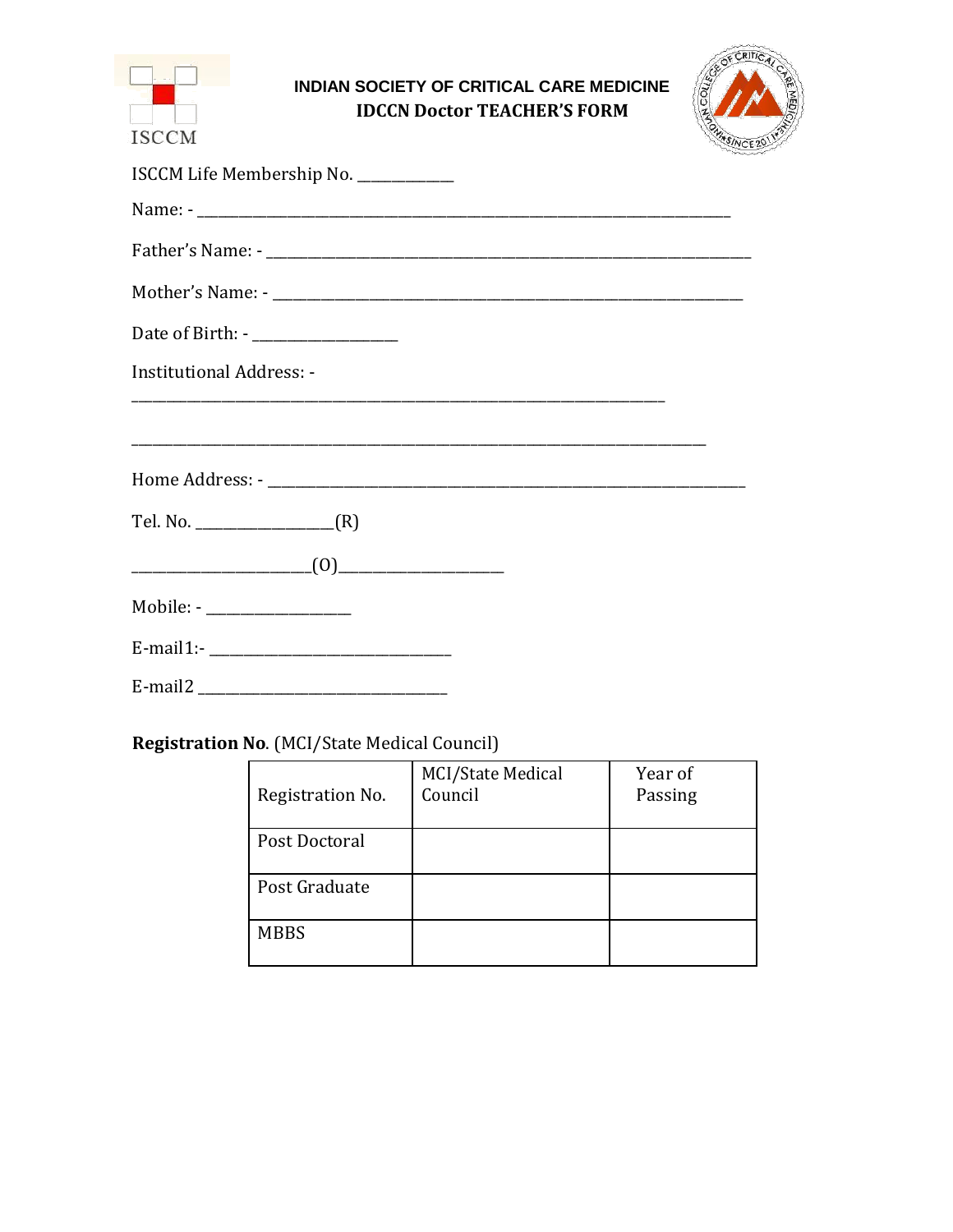#### **Post Graduate Qualifications: -**

| <b>Qualification</b>                 | <b>Month &amp; Year</b><br>of Passing | No. of years<br>experience in<br><b>Critical Care</b> |
|--------------------------------------|---------------------------------------|-------------------------------------------------------|
| MD Medicine/Chest/Anaesthesia        |                                       |                                                       |
| <b>DNB</b>                           |                                       |                                                       |
| Medicine/Chest/Anaesthesia/Emergency |                                       |                                                       |
| Medicine                             |                                       |                                                       |
| <b>MS General Surgery</b>            |                                       |                                                       |
| Diploma in Anaesthesia               |                                       |                                                       |
| Diploma in Chest diseases            |                                       |                                                       |

Note:

i) MD/MS/DNB candidates require 8 2 years of experience in Critical Care ii) PG Diploma holders, DA (Diploma in Anaesthesia) or DTCD (Diploma in TB and Chest Diseases), teacher is expected to have 5 years experience in Critical Care

## **Formal Qualification in Intensive Care:**

| <b>Indian Qualification</b> | Month & Year of<br><b>Passing</b> | <b>International</b><br>Qualification | Month &<br>Year of |
|-----------------------------|-----------------------------------|---------------------------------------|--------------------|
|                             |                                   |                                       | <b>Passing</b>     |
| IDCCM(Indian                |                                   | Australia(FCICM)                      |                    |
| Diploma in Critical         |                                   |                                       |                    |
| Care Medicine)              |                                   |                                       |                    |
| IFCCM((Indian               |                                   | <b>USA (AB Critical</b>               |                    |
| Fellowship in Critical      |                                   | Care)                                 |                    |
| Care Medicine)              |                                   |                                       |                    |
| <b>FNB</b> -Critical Care   |                                   | Equivalent                            |                    |
|                             |                                   | qualification                         |                    |
|                             |                                   | form UK/Canada                        |                    |
| <b>DM-</b> Critical Care    |                                   |                                       |                    |
|                             |                                   |                                       |                    |
| DM-Pulmonary &              |                                   |                                       |                    |
| <b>Critical Care</b>        |                                   |                                       |                    |
| FICCM(Fellowship of         |                                   |                                       |                    |
| Indian College of           |                                   |                                       |                    |
| <b>Critical Care</b>        |                                   |                                       |                    |
| Medicine)                   |                                   |                                       |                    |

**IDCCM candidate should have 2 yrs experience after IDCCM**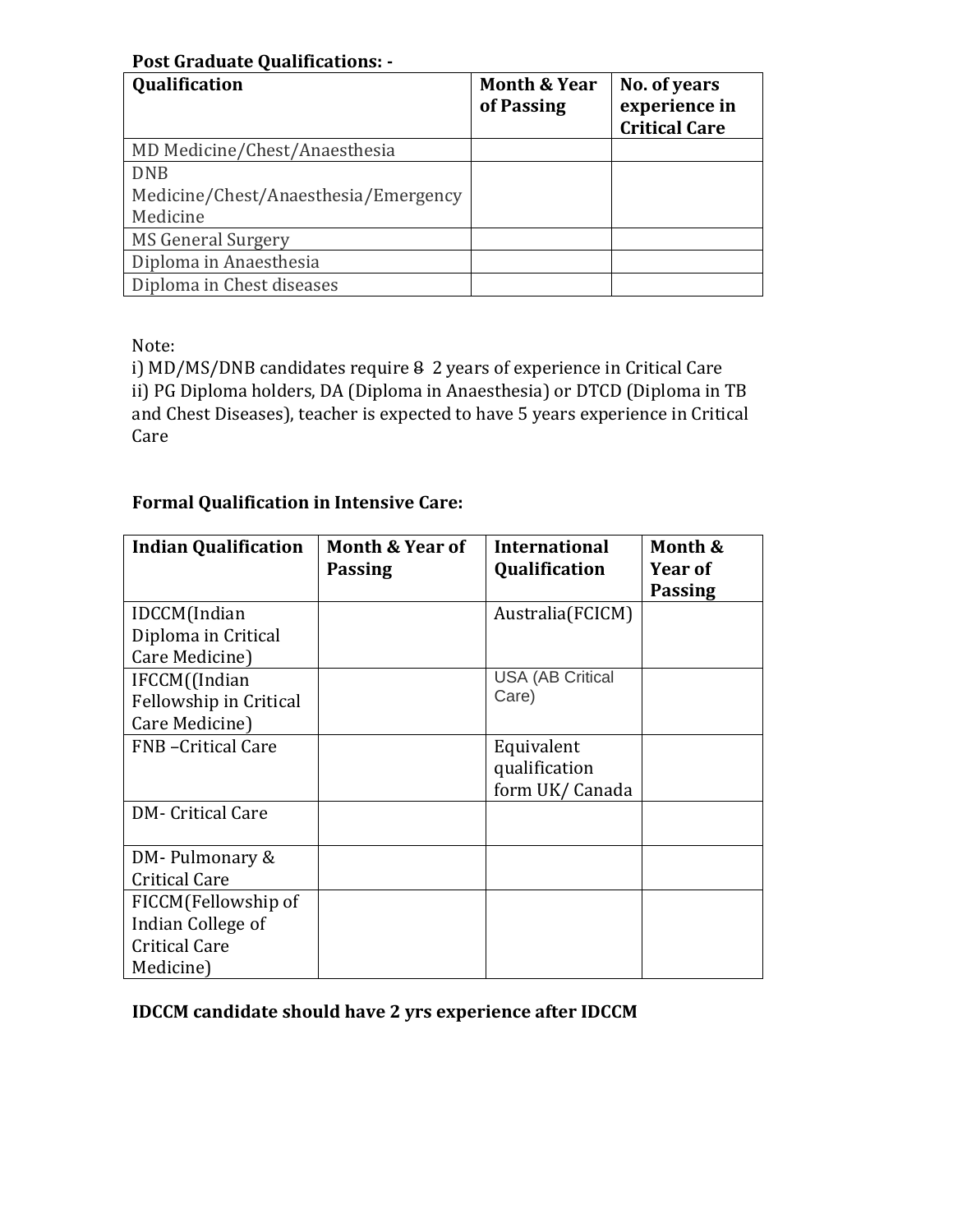## **Experience in Critical Care Medicine:-**

(50% of Hospital time devoted to Critical care Medicine) [If needed use separate sheet]

|         | Year               |      |    | Institute/Hospital Total |                   |
|---------|--------------------|------|----|--------------------------|-------------------|
| Sr. No. | <b>Designation</b> | From | To |                          | <b>Experience</b> |
| 1.      |                    |      |    |                          |                   |
| 2.      |                    |      |    |                          |                   |
| 3.      |                    |      |    |                          |                   |
| 4.      |                    |      |    |                          |                   |
| 5.      |                    |      |    |                          |                   |
| 6.      |                    |      |    |                          |                   |

## **Fulfils eligibility criteria as teacher according to Nursing SOP Yes/No Working as full time in current place of working Yes/No**

**Publications: - (In Indexed Journals)**

**National – No.**

**International – No.**

\*(Please provide hyperlink where ever possible)

National Conferences/Regional Conferences/Workshops as: Faculty/Delegate/Organizer

In non indexed journals

**Teaching experience: -** Medical College [1] NBE [2]/ISCCM [3]/others [4]

**Undertaking/Declaration:- (Regarding Conflict of Interest)**